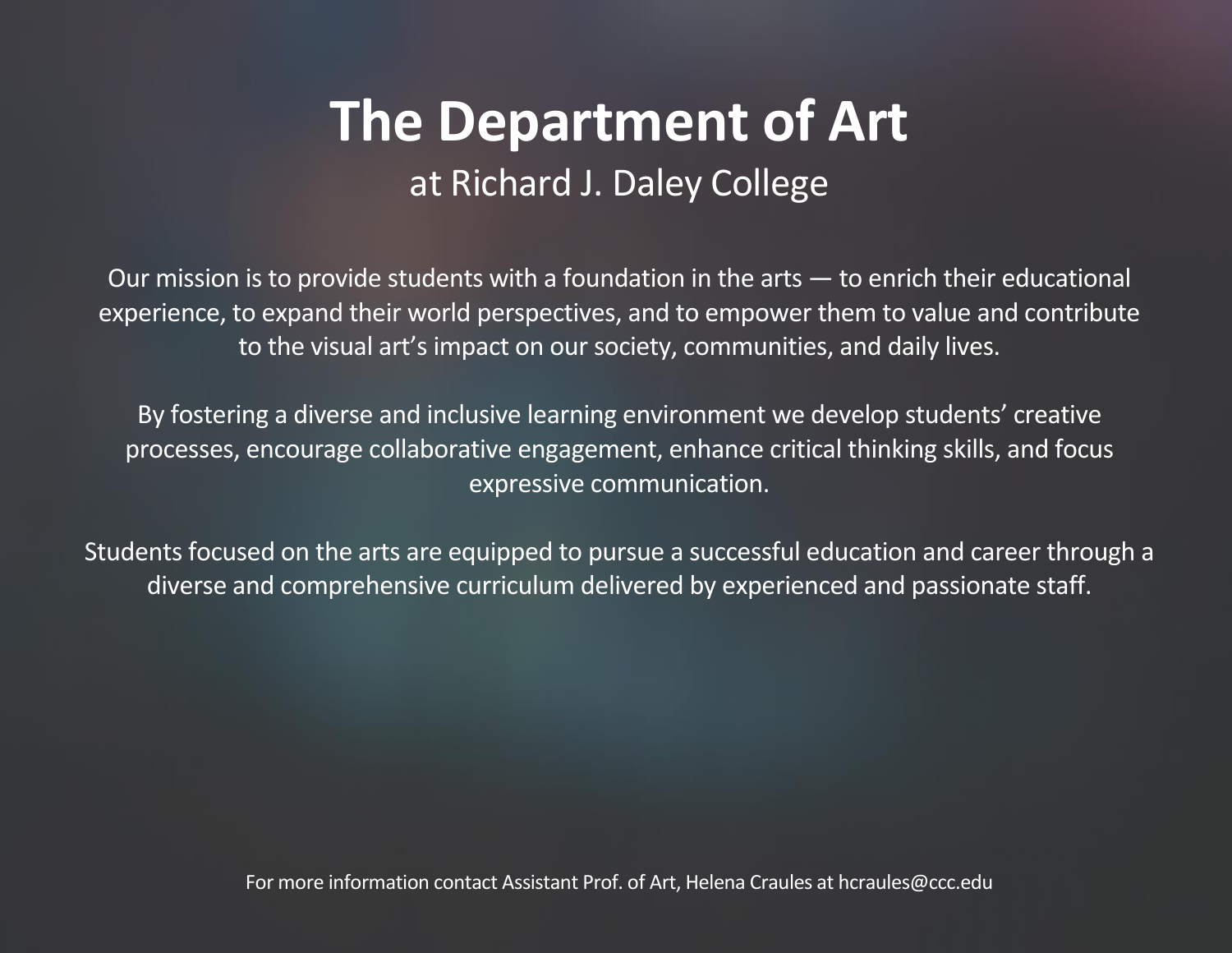## **Department Student Learning Outcomes (DSLOs)**

The DSLOs are aligned with the Institutional Student Learning Outcomes(ISLOs) and include the following:

DSLO 1 – Communication: students will develop meaningful and effective arguments about works of art (including their own) that clearly communicate the idea, context, and creative process.

DSLO 2 – Critical and Creative Thinking: students will learn to formally analyze, interpret, and articulate ideas.

DSLO 3 – Global/Cultural Awareness: students will learn to demonstrate art practices and research methods, develop an understanding of self and others in a historical and social context, and identify artistic forms from Western and non-Western cultures.

DSLO 4 – Skill and Technique: students will design works of art through research, brainstorming techniques, and formal studio practice.

DSLO 5 – Technology: students will learn various software applications and learning management systems to further develop research and presentation skills.

DSLO 6 – Ethics: students will demonstrate and promote a greater appreciation for diversity by applying ethical principles.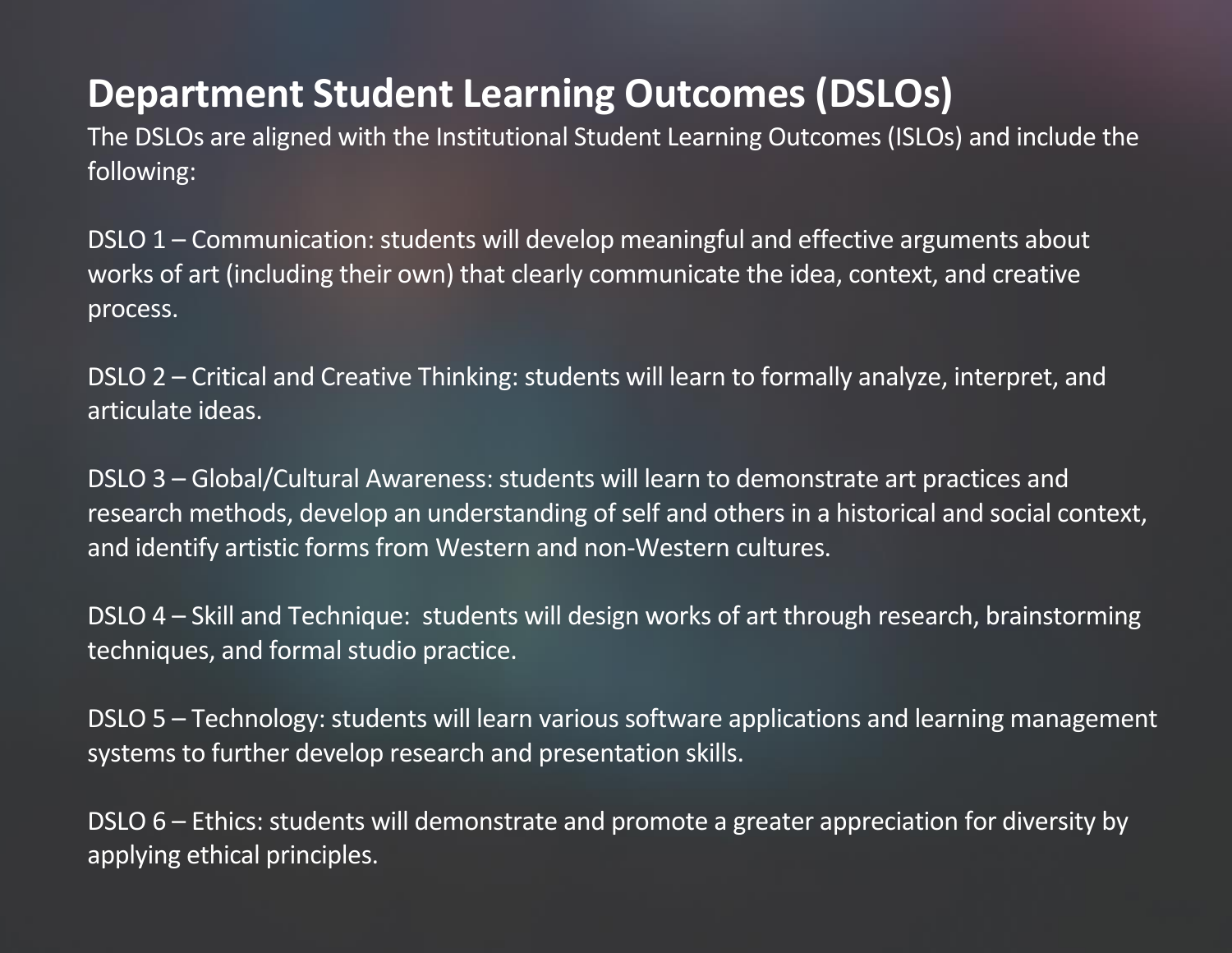

ART 103 – Art Appreciation ART 115 – Beginning Darkroom Photography ART 116 – Int Black & White Photography ART 130 – African American Art ART 131 – General Drawing ART 132 – Advanced General Drawing

**Student Program Interest:**

. ﴿ يَا أَيَّا بِهِ يَا أَيَّا بِهِ يَا أَيَّا بِهِ يَا أَيَّا بِهِ يَا أَيَّا بِهِ يَا أَيَّا بِهِ يَأْ بَهْر . ﴿ يَا إِنَّ اللَّهُ لَهُمْ يَا إِنَّ اللَّهِ لَهُمْ اللَّهُ إِنَّ اللَّهُ اللَّهُ إِنَّ اللَّهُ إِنَّ اللَّه



Animation **O** 

Studio Art

**Art Education**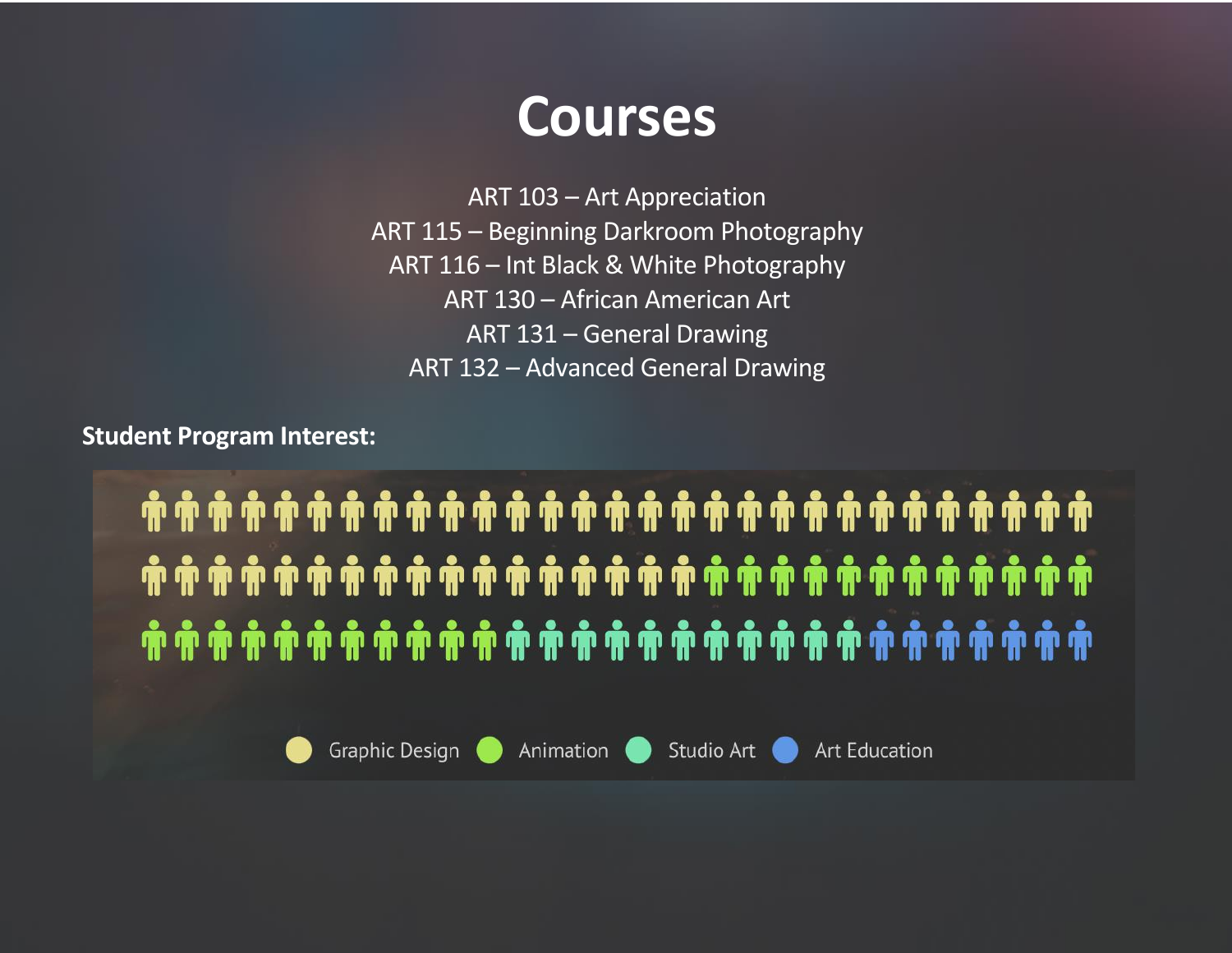## **College & University Partnerships**

Students can earn credits and work toward their transfer to a four-year institution. For more information, please contact Director of Transfer Center, Bianca Rodriguez(brodriguez193@ccc.edu)